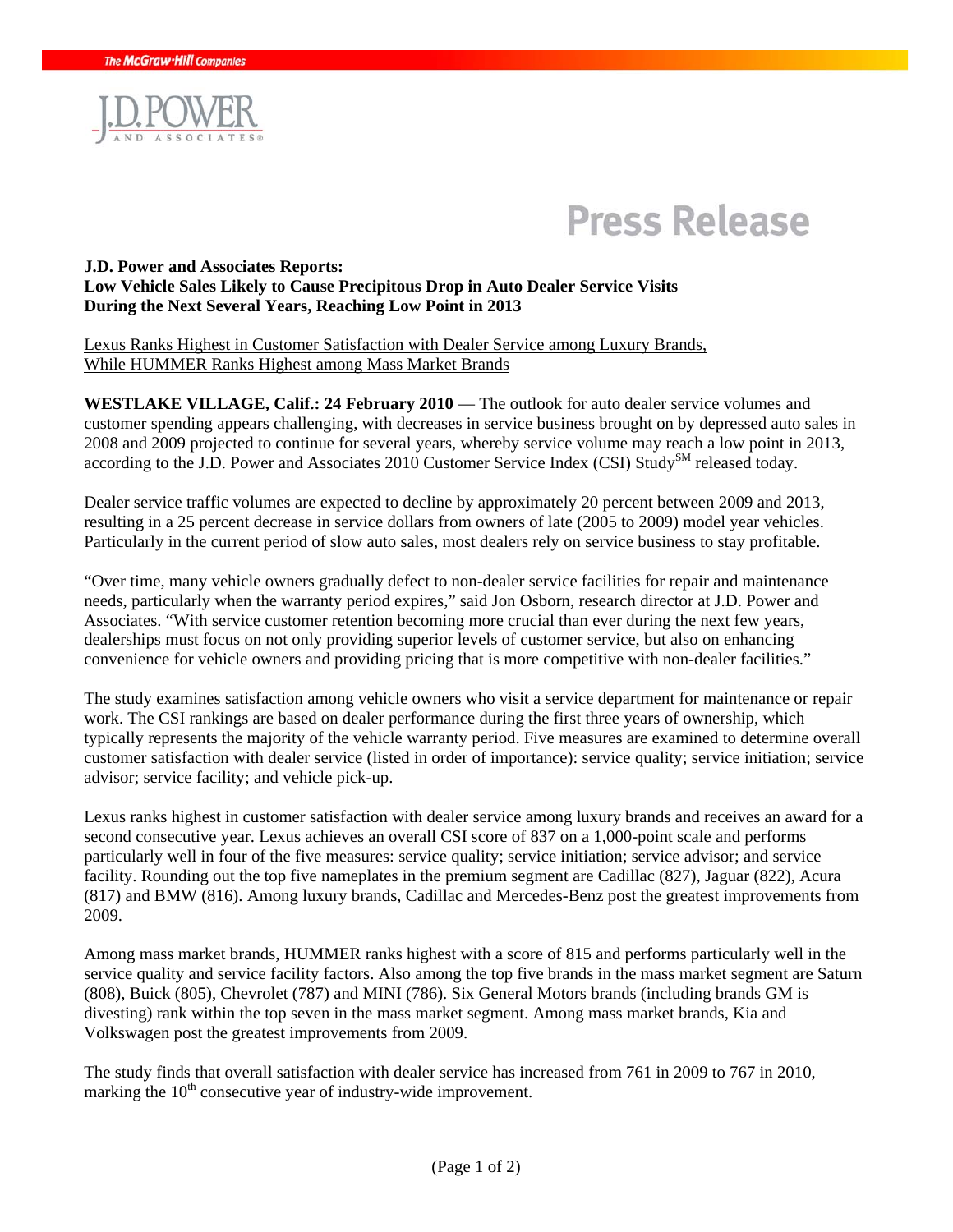Notable improvements are demonstrated in the service facility and service quality measures in 2010, compared with 2009. In particular, satisfaction has increased in the following areas: ease of driving in and out of dealer facilities; convenience of parking; thoroughness of the work performed; the total time required to complete service on the vehicle; flexibility of accommodating the customer schedules; and thoroughness of explanations.

Several other time-related metrics have improved from 2009, including customer ability to get a service appointment on the same day as their initial inquiry call and service being completed the day that the vehicle was brought in for service.

"These improvements may be due to not only an increased focus on customer satisfaction from dealers, but also are possibly a result of lower volumes of service traffic that dealers are now experiencing," said Osborn.

The 2010 CSI Study is based on responses from more than 114,200 owners and lessees of 2005 to 2009 modelyear vehicles. The study was fielded between October and December 2009. J.D. Power and Associates measures dealer service in various countries around the world, including Australia, Canada, China, France, Germany, India, Indonesia, Japan, Malaysia, Mexico, New Zealand, the Philippines, South Africa, Taiwan, Thailand and the UK.

#### **About J.D. Power and Associates**

Headquartered in Westlake Village, Calif., J.D. Power and Associates is a global marketing information services company operating in key business sectors including market research, forecasting, performance improvement, training and customer satisfaction. The company's quality and satisfaction measurements are based on responses from millions of consumers annually. For more information on car reviews and ratings, car insurance, health insurance, cell phone ratings, and more, please visit JDPower.com. J.D. Power and Associates is a business unit of The McGraw-Hill Companies.

#### **About The McGraw-Hill Companies**

Founded in 1888, The McGraw-Hill Companies (NYSE: MHP) is a leading global information services provider meeting worldwide needs in the financial services, education and business information markets through leading brands such as Standard & Poor's, McGraw-Hill Education, Platts, Capital IQ, J.D. Power and Associates, McGraw-Hill Construction and Aviation Week. The Corporation has more than 280 offices in 40 countries. Sales in 2008 were \$6.4 billion. Additional information is available at www.mcgraw-hill.com.

### **J.D. Power and Associates Media Relations Contacts:**

Syvetril Perryman; Westlake Village, Calif.; (805) 418-8103; media.relations@jdpa.com

Angela Bianchi; Troy, Mich.; (248) 312-4729; media.relations@jdpa.com

No advertising or other promotional use can be made of the information in this release without the express prior written consent of J.D. Power and Associates. www.jdpower.com/corporate

> # # # (Page 2 of 2) NOTE: Two charts follow.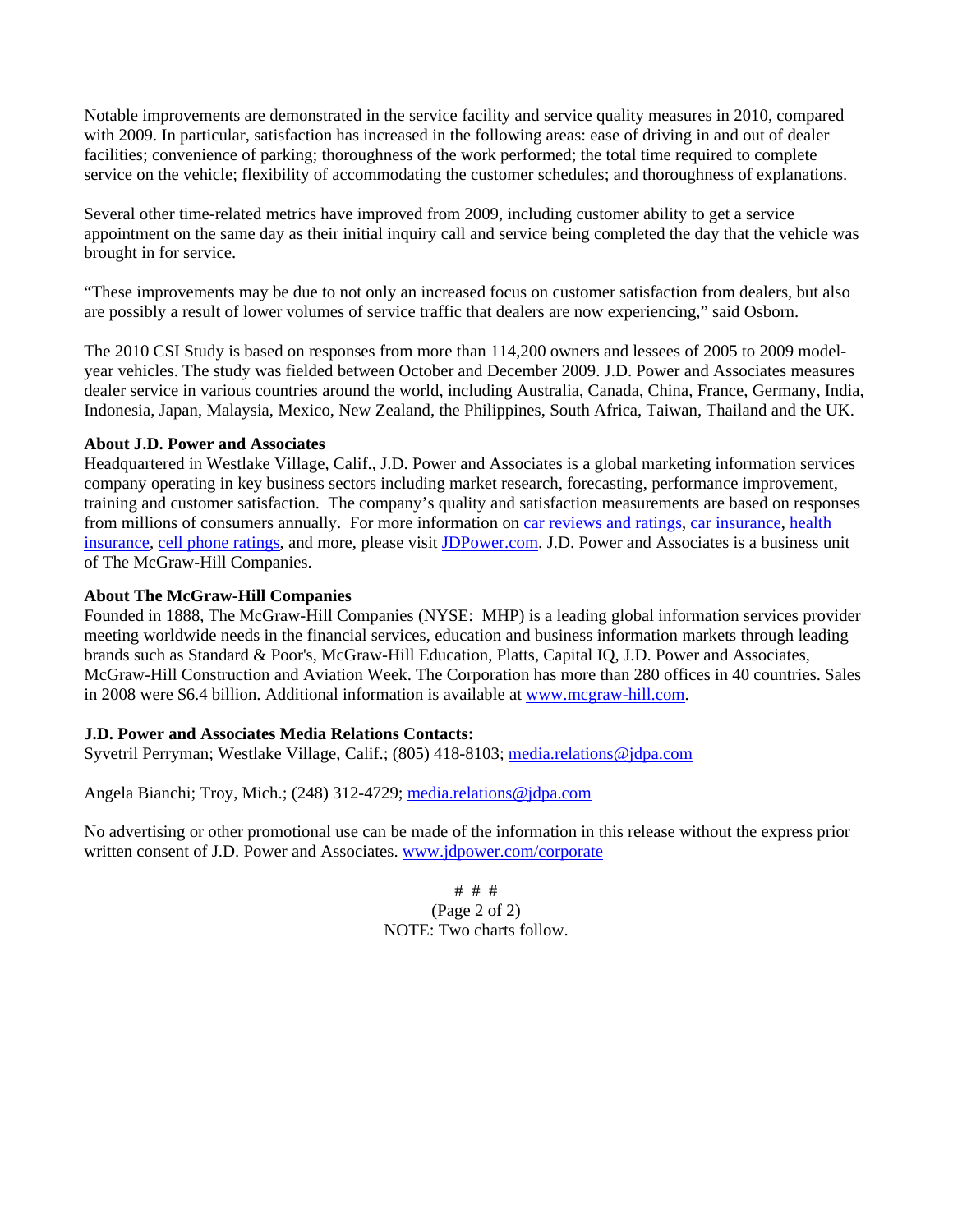## **J.D. Power and Associates 2010 Customer Service Index (CSI) StudySM**

### *Customer Service Index Ranking*



00000 The rest *Source: J.D. Power and Associates 2010 Customer Service Index (CSI) StudySM*

*Charts and graphs extracted from this press release must be accompanied by a statement identifying J.D. Power and Associates as the publisher and the J.D. Power and Associates 2010 Customer Service Index (CSI) StudySM as the source. Rankings are based on numerical scores, and not necessarily on statistical significance. JDPower.com Power Circle Ratings™ are derived from consumer ratings in J.D. Power studies. For more information on Power Circle Ratings, visit jdpower.com/faqs. No advertising or other promotional use can be made of the information in this release or J.D. Power and Associates survey results without the express prior written consent of J.D. Power and Associates.*